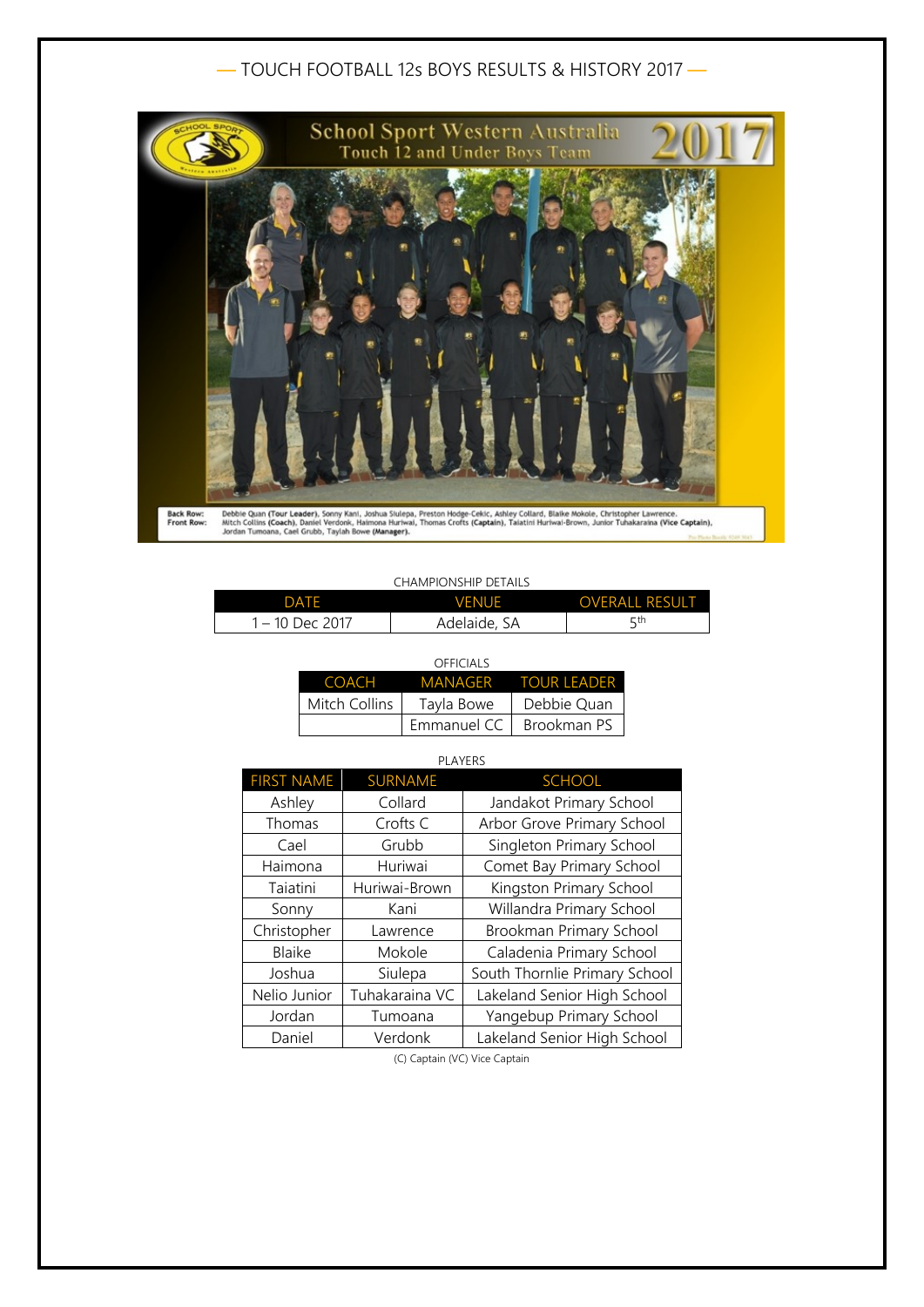## — TOUCH FOOTBALL 12 GIRLS RESULTS & HISTORY 2017 —



#### CHAMPIONSHIP DETAILS

| DATE            | VFNUF        | <b>OVERALL RESULT</b> |
|-----------------|--------------|-----------------------|
| 1 – 10 Dec 2017 | Adelaide, SA |                       |

| OFFICIALS                                       |                     |
|-------------------------------------------------|---------------------|
|                                                 | MANAGER TOUR LEADER |
| Andre Gauci                                     | Debbie Quan         |
| Fremantle College   North Lake SC   Brookman PS |                     |
|                                                 |                     |

| <b>PLAYERS</b>    |                |                                       |
|-------------------|----------------|---------------------------------------|
| <b>FIRST NAME</b> | <b>SURNAME</b> | <b>SCHOOL</b>                         |
| Alicia            | Bynder         | Brookman Primary School               |
| Natasha           | Crofts C       | Arbor Grove Primary School            |
| Shantelle         | Hansen         | Brookman Primary School               |
| Maciesha          | Hill           | Brookman Primary School               |
| Maia              | Leach          | Harmony Primary School                |
| Sarah             | Major          | Rosalie Primary School                |
| Rosie             | McGehan        | St Brigid's College                   |
| Majesty           | Pomare         | Hampton Park Primary School           |
| Shanika           | Rowe           | <b>Byford Primary School</b>          |
| Tahliya           | Tavita VC      | Aranmore Catholic College             |
| Hinemaia          | Te Pou         | Beaconsfield Primary School           |
| Chelsea           | Trent          | Swan Valley Anglican Community School |
| Mya               | Walker         | Rawlinson Primary School              |

(C) Captain (VC) Vice Captain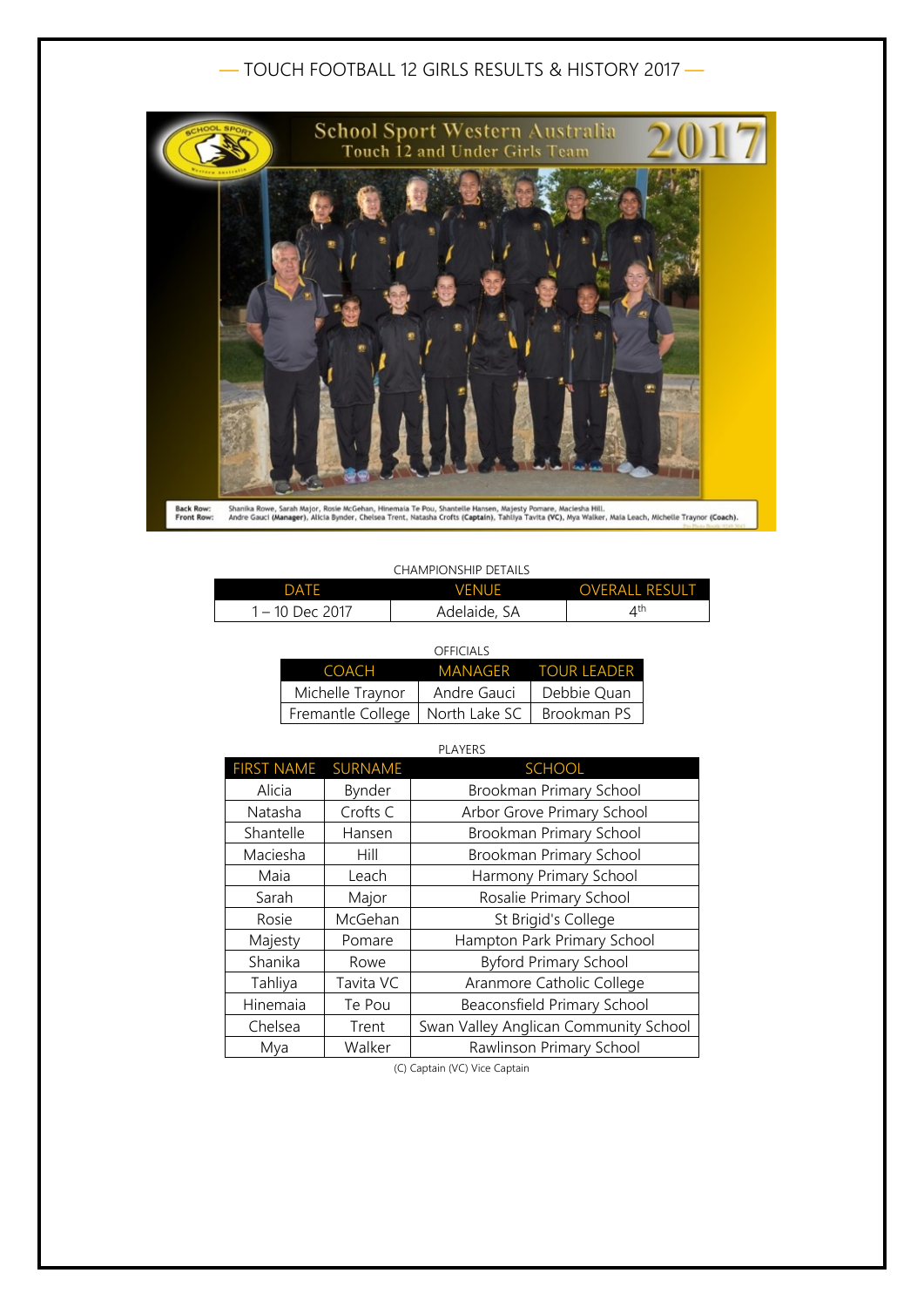# — TOUCH FOOTBALL 15s BOYS RESULTS & HISTORY 2017 —



#### CHAMPIONSHIP DETAILS

| DATE            | <b>VENUE</b> | <b>OVERALL RESULT</b> |
|-----------------|--------------|-----------------------|
| 1 – 10 Dec 2017 | Adelaide, SA | <b>Qrd</b>            |

|       | OFFICIALS                    |                     |
|-------|------------------------------|---------------------|
| COACH |                              | MANAGER TOUR LEADER |
|       | Arphirak Paul   Jesse Murphy | Debbie Quan         |
|       | Jandakot PS                  | Brookman PS         |

| <b>PLAYERS</b>    |                        |                                 |
|-------------------|------------------------|---------------------------------|
| <b>FIRST NAME</b> | <b>SURNAME</b>         | <b>SCHOOL</b>                   |
| Austin            | Anderson (C)           | Aranmore Catholic College       |
| Dimize            | Cullen                 | Lakeland Senior High School     |
| Angus             | Cullen                 | John Curtin College of the Arts |
| Zihan             | Guo                    | <b>Atwell College</b>           |
| Corey             | Reynolds               | Divine Mercy College            |
| Tamati            | Mako                   | Ashdale Secondary College       |
| Ryan              | McGloin                | Prendiville Catholic College    |
| Juayne            | Pomare                 | Aranmore Catholic College       |
| Khodi             | Rangi-Ruawai           | Joseph Banks Secondary College  |
| Kalani James      | Reti                   | Lakeland Senior High School     |
| Timoti            | Ruhe-Guthrie (VC) (MC) | Aranmore Catholic College       |
| Reihana           | Sugden                 | Aranmore Catholic College       |
| Kauri             | Tipene-Grace           | Aranmore Catholic College       |
| Larenz            | Smith                  | <b>Atwell College</b>           |

(C) Captain (VC) Vice Captain (MW) Medal Winner \*All-Australian